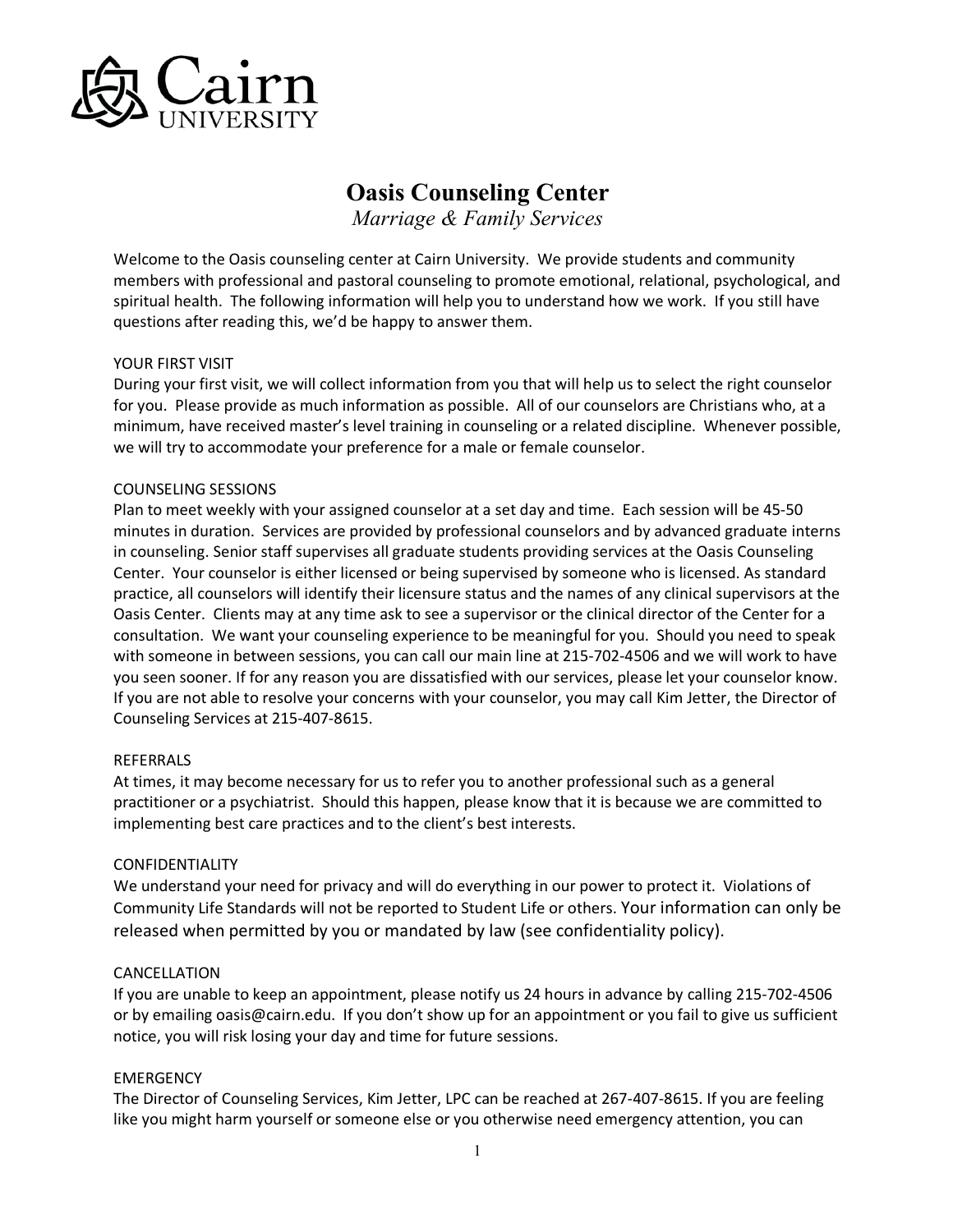immediately call (911) or go to your nearest hospital emergency room for care. Additionally, Lenape Valley Crisis Intervention Services can be reached at 215-785-9765.

# COST OF SERVICES

Registered students of Cairn University have the cost of counseling covered through the assessment process—the first four (4) sessions of counseling. Following the assessment process, students are required to provide the payment of \$25.00 per session at the time of services rendered. Non-student counselees from the community are required to provide payment of \$50.00 per session at the time services are rendered. Payments can be made with cash, electronically using a credit or debit card, or a check made out to Cairn University. The Oasis Counseling Center does not bill insurance companies.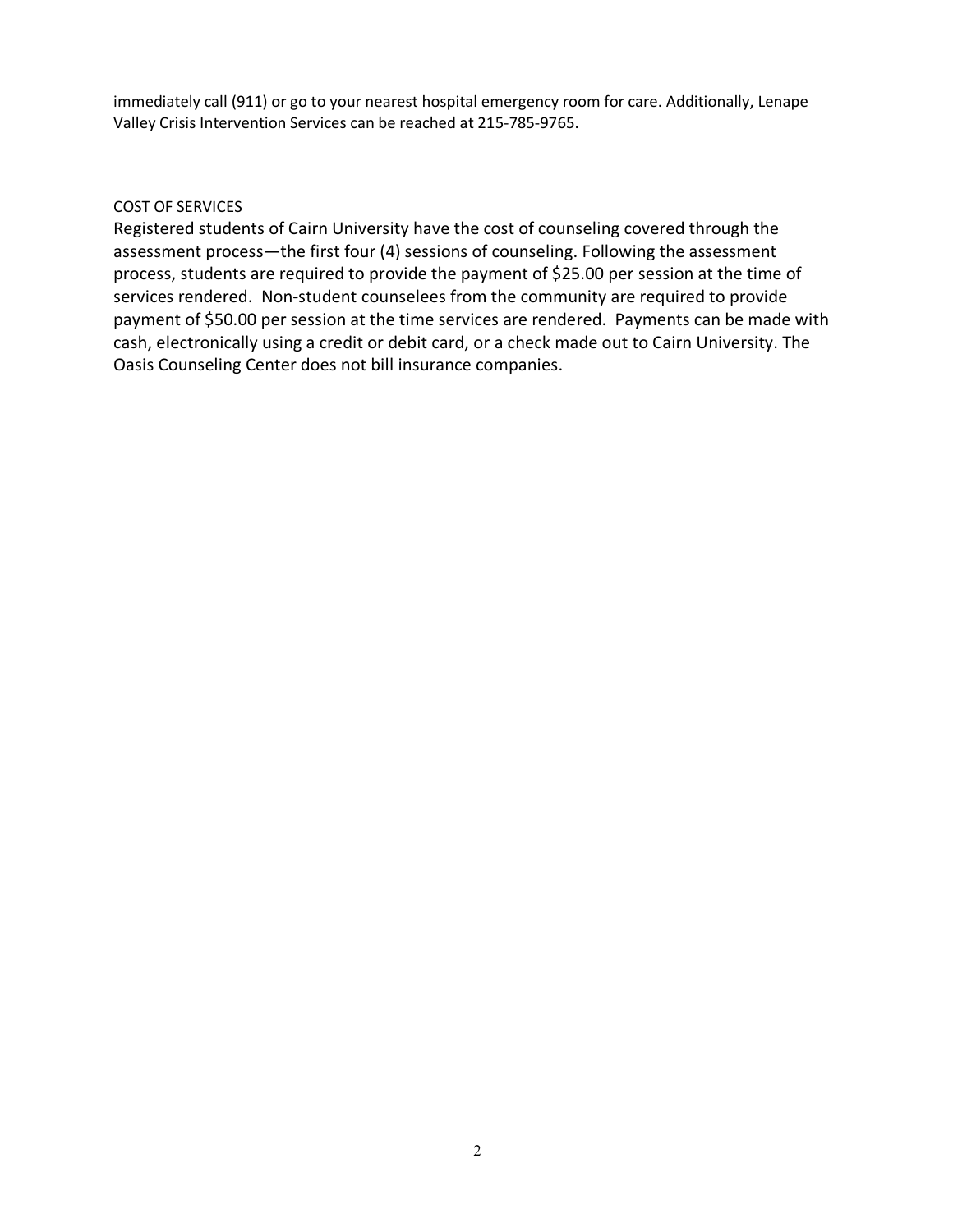| <b>Oasis Counseling Services</b>                                                                               |         |                                                                                      |
|----------------------------------------------------------------------------------------------------------------|---------|--------------------------------------------------------------------------------------|
| Marriage & Family Intake Form                                                                                  |         |                                                                                      |
|                                                                                                                |         |                                                                                      |
| Years married ________________                                                                                 |         |                                                                                      |
|                                                                                                                |         |                                                                                      |
|                                                                                                                |         |                                                                                      |
|                                                                                                                |         |                                                                                      |
|                                                                                                                |         |                                                                                      |
|                                                                                                                | evening | Occupation ____________________                                                      |
|                                                                                                                |         |                                                                                      |
|                                                                                                                |         |                                                                                      |
| Email 2008 - 2008 - 2010 - 2010 - 2010 - 2010 - 2010 - 2010 - 2010 - 2010 - 2010 - 2010 - 2010 - 2010 - 2010 - |         |                                                                                      |
| <u> 1999 - Johann John Stone, mars et al. (1999)</u>                                                           | day     |                                                                                      |
|                                                                                                                | evening | Occupation _____________________                                                     |
|                                                                                                                |         |                                                                                      |
|                                                                                                                |         | Age: ____________<br>Age: ______________<br>Age: ____________<br>Age: ______________ |
|                                                                                                                |         | Age: ____________                                                                    |
|                                                                                                                |         | Member? Yes_____ No____                                                              |
| How did you hear of Oasis? <b>D</b> Student<br>□ Physician referral<br>□ Counselor referral                    |         | □ Advertisement<br>□ Pastor referral                                                 |
|                                                                                                                |         |                                                                                      |
| What brings you to counseling?                                                                                 |         |                                                                                      |
|                                                                                                                |         |                                                                                      |
|                                                                                                                |         |                                                                                      |
|                                                                                                                |         |                                                                                      |
|                                                                                                                |         |                                                                                      |
|                                                                                                                |         |                                                                                      |

 $\overline{3}$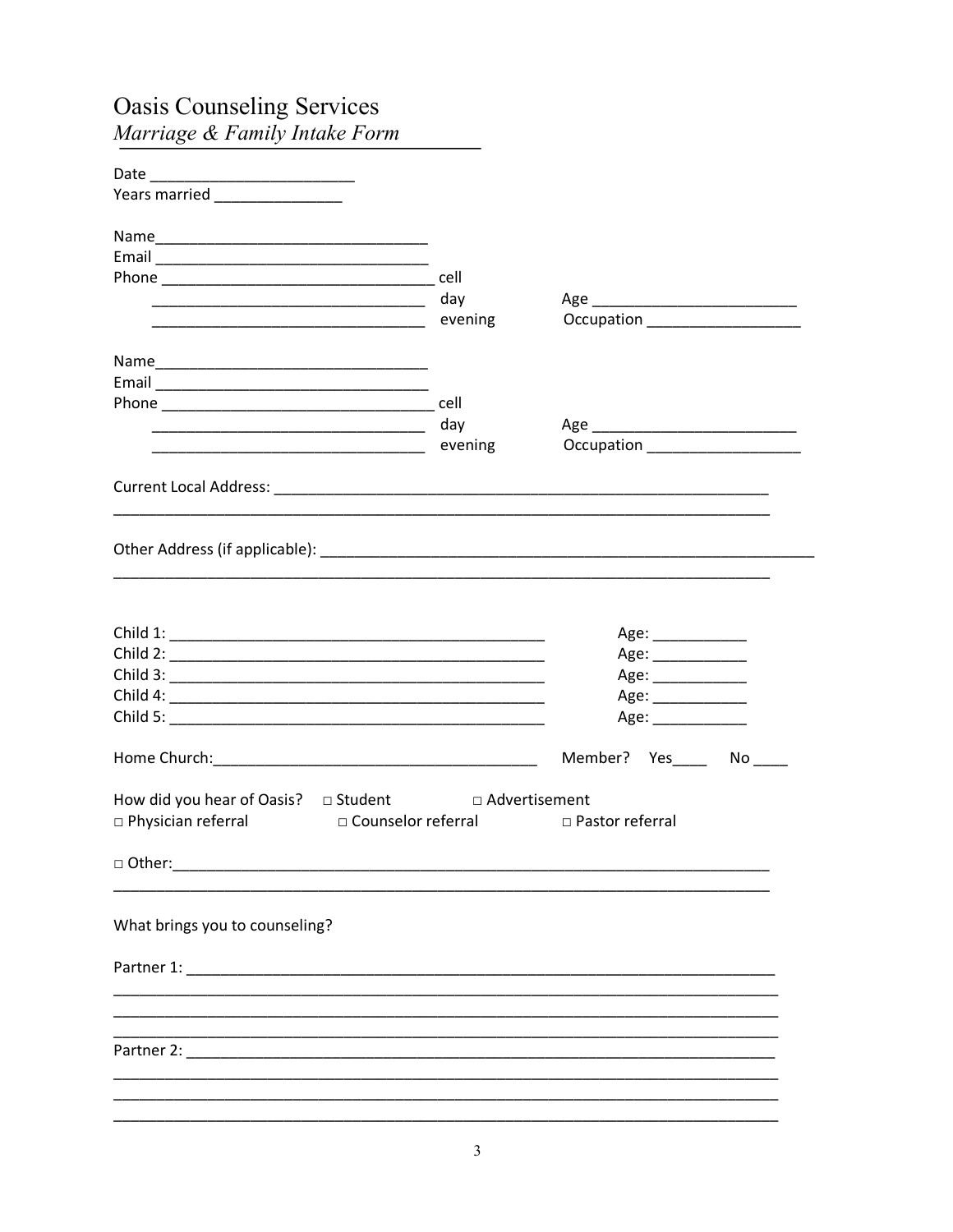How severe do you believe this problem is? □ Not upsetting □ Mildly Upsetting □ Very Upsetting □ Urgent, I'm in crisis

Have you ever sought counseling before? □ Yes □ No

| Mild                                                     | How would you rate the level of emotional pain you are currently experiencing?                                                                                                                             | Moderate           |  | Extreme |                        |  |
|----------------------------------------------------------|------------------------------------------------------------------------------------------------------------------------------------------------------------------------------------------------------------|--------------------|--|---------|------------------------|--|
| $2 \left( \frac{1}{2} \right)$<br>$1 \quad \blacksquare$ | $3^{\circ}$<br>$\overline{4}$                                                                                                                                                                              | $5 \t 6 \t 7 \t 8$ |  | 9<br>10 |                        |  |
|                                                          | How would you assess the health of your marriage? $\Box$ Great $\Box$ Good $\Box$ Fair $\Box$ Poor                                                                                                         |                    |  |         |                        |  |
|                                                          | Do you believe that you should be meeting a counselor? $\Box$ Yes $\Box$ No                                                                                                                                |                    |  |         |                        |  |
|                                                          | If you could change something about your marriage, what would that be? ___________________                                                                                                                 |                    |  |         |                        |  |
| Is this your first marriage? $\Box$ Yes $\Box$ No        | ,我们也不能在这里的人,我们也不能在这里的人,我们也不能在这里的人,我们也不能在这里的人,我们也不能在这里的人,我们也不能在这里的人,我们也不能在这里的人,我们                                                                                                                           |                    |  |         |                        |  |
|                                                          | Please describe your relationship with God (Partner 1) __________________________                                                                                                                          |                    |  |         |                        |  |
|                                                          | <u> 1989 - Johann Stoff, deutscher Stoff, der Stoff, der Stoff, der Stoff, der Stoff, der Stoff, der Stoff, der S</u><br>Please describe your relationship with God (Partner 2) __________________________ |                    |  |         |                        |  |
|                                                          | Are you currently taking any prescription medication? $\Box$ Yes $\Box$ No                                                                                                                                 |                    |  |         |                        |  |
|                                                          | Name_________________________prescribed for______________________________Dosage (mg./day)_______                                                                                                           |                    |  |         |                        |  |
|                                                          | Name___________________________prescribed for___________________________________                                                                                                                           |                    |  |         | Dosage (mg./day)______ |  |
|                                                          | Name_________________________prescribed for______________________________Dosage (mg./day)______                                                                                                            |                    |  |         |                        |  |
|                                                          | Name_________________________prescribed for______________________________Dosage (mg./day)______                                                                                                            |                    |  |         |                        |  |
|                                                          |                                                                                                                                                                                                            |                    |  |         |                        |  |
|                                                          |                                                                                                                                                                                                            |                    |  |         |                        |  |
|                                                          | Have you experienced any of the following types of abuse or exploitation?<br>$\square$ Physical                                                                                                            | □ Emotional        |  |         |                        |  |
|                                                          | $\square$ Sexual<br>$\Box$ Rape/date rape                                                                                                                                                                  |                    |  |         |                        |  |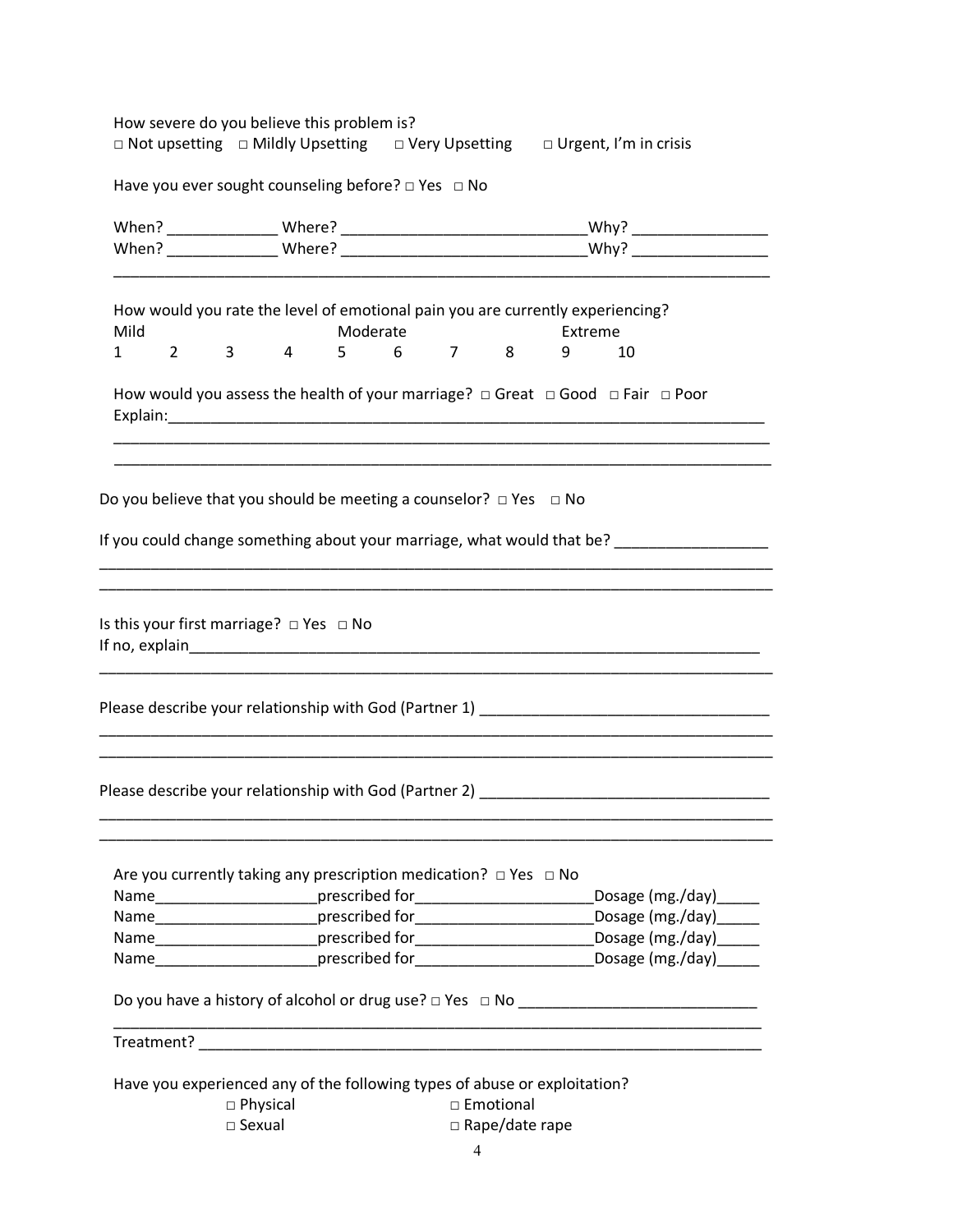Have any member(s) of your family (parents, siblings) had mental health problems? □ Yes □ No Please explain: \_\_\_\_\_\_\_\_\_\_\_\_\_\_\_\_\_\_\_\_\_\_\_\_\_\_\_\_\_\_\_\_\_\_\_\_\_\_\_\_\_\_\_\_\_\_\_\_\_\_\_\_\_\_\_\_\_\_\_\_\_\_\_

 \_\_\_\_\_\_\_\_\_\_\_\_\_\_\_\_\_\_\_\_\_\_\_\_\_\_\_\_\_\_\_\_\_\_\_\_\_\_\_\_\_\_\_\_\_\_\_\_\_\_\_\_\_\_\_\_\_\_\_\_\_\_\_\_\_\_\_\_\_\_\_\_\_\_\_ \_\_ \_\_\_\_\_\_\_\_\_\_\_\_\_\_\_\_\_\_\_\_\_\_\_\_\_\_\_\_\_\_\_\_\_\_\_\_\_\_\_\_\_\_\_\_\_\_\_\_\_\_\_\_\_\_\_\_\_\_\_\_\_\_\_\_\_\_\_\_\_\_\_\_\_\_\_\_\_

\_\_\_\_\_\_\_\_\_\_\_\_\_\_\_\_\_\_\_\_\_\_\_\_\_\_\_\_\_\_\_\_\_\_\_\_\_\_\_\_\_\_\_\_\_\_\_\_\_\_\_\_\_\_\_\_\_\_\_\_\_\_\_\_\_\_\_\_\_\_\_\_\_\_\_\_\_ \_\_\_\_\_\_\_\_\_\_\_\_\_\_\_\_\_\_\_\_\_\_\_\_\_\_\_\_\_\_\_\_\_\_\_\_\_\_\_\_\_\_\_\_\_\_\_\_\_\_\_\_\_\_\_\_\_\_\_\_\_\_\_\_\_\_\_\_\_\_\_\_\_\_\_\_\_

\_\_\_\_\_\_\_\_\_\_\_\_\_\_\_\_\_\_\_\_\_\_\_\_\_\_\_\_\_\_\_\_\_\_\_\_\_\_\_\_\_\_\_\_\_\_\_\_\_\_\_\_\_\_\_\_\_\_\_\_\_\_\_\_\_\_\_\_\_\_\_\_ \_\_\_\_\_

Are you experiencing any suicidal thoughts?  $\Box$  Yes  $\Box$  No

Have you ever experienced suicidal thoughts/actions in the past?  $\Box$  Yes  $\Box$  No

Do you feel safe? □ Yes □ No

Are you struggling financially?  $\Box$  Yes  $\Box$  No If yes, explain:\_\_\_\_\_\_\_\_\_\_\_\_\_\_\_\_\_\_\_\_\_\_\_\_\_\_\_\_\_\_\_\_\_\_\_\_\_\_\_\_\_\_\_\_\_\_\_\_\_\_\_\_\_\_\_\_\_\_\_\_\_\_\_\_\_

Do you prefer to speak with a: □ Male Counselor □ Female Counselor □ Either

What is your availability? (Please indicate times)

|           | Mon | Tue | Wed | Thur | Fri | Sat |
|-----------|-----|-----|-----|------|-----|-----|
| Morning   |     |     |     |      |     |     |
| Afternoon |     |     |     |      |     |     |
| Evening   |     |     |     |      |     |     |

What are your goals for counseling? \_\_\_\_\_\_\_\_\_\_\_\_\_\_\_\_\_\_\_\_\_\_\_\_\_\_\_\_\_ \_\_\_\_\_\_\_\_\_\_\_\_\_\_\_\_\_\_\_

At the present time, how well do you feel you are getting along emotionally and physically?

\_\_\_\_\_\_\_\_\_\_\_\_\_\_\_\_\_\_\_\_\_\_\_\_\_\_\_\_\_\_\_\_\_\_\_\_\_\_\_\_\_\_\_\_\_\_\_\_\_\_\_\_\_\_\_\_\_\_\_\_\_\_\_\_\_\_\_\_\_\_\_\_\_ \_\_\_\_\_ \_\_\_\_\_\_\_\_\_\_\_\_\_\_\_\_\_\_\_\_\_\_\_\_\_\_\_\_\_\_\_\_\_\_\_\_\_\_\_\_\_\_\_\_\_\_\_\_\_\_\_\_\_\_\_\_\_\_\_\_\_\_\_\_\_\_\_\_\_\_\_\_\_ \_\_\_\_\_

- □ Very poorly: I can barely manage to deal with things.
- □ Fairly poorly: life is pretty tough for me at times.
- □ So-so: I manage to keep going with some effort.
- □ Pretty well: I have my ups and downs, but I generally manage to do okay.
- □ Very well: much the way I would like to be.

Please use the remaining space below to provide any additional information.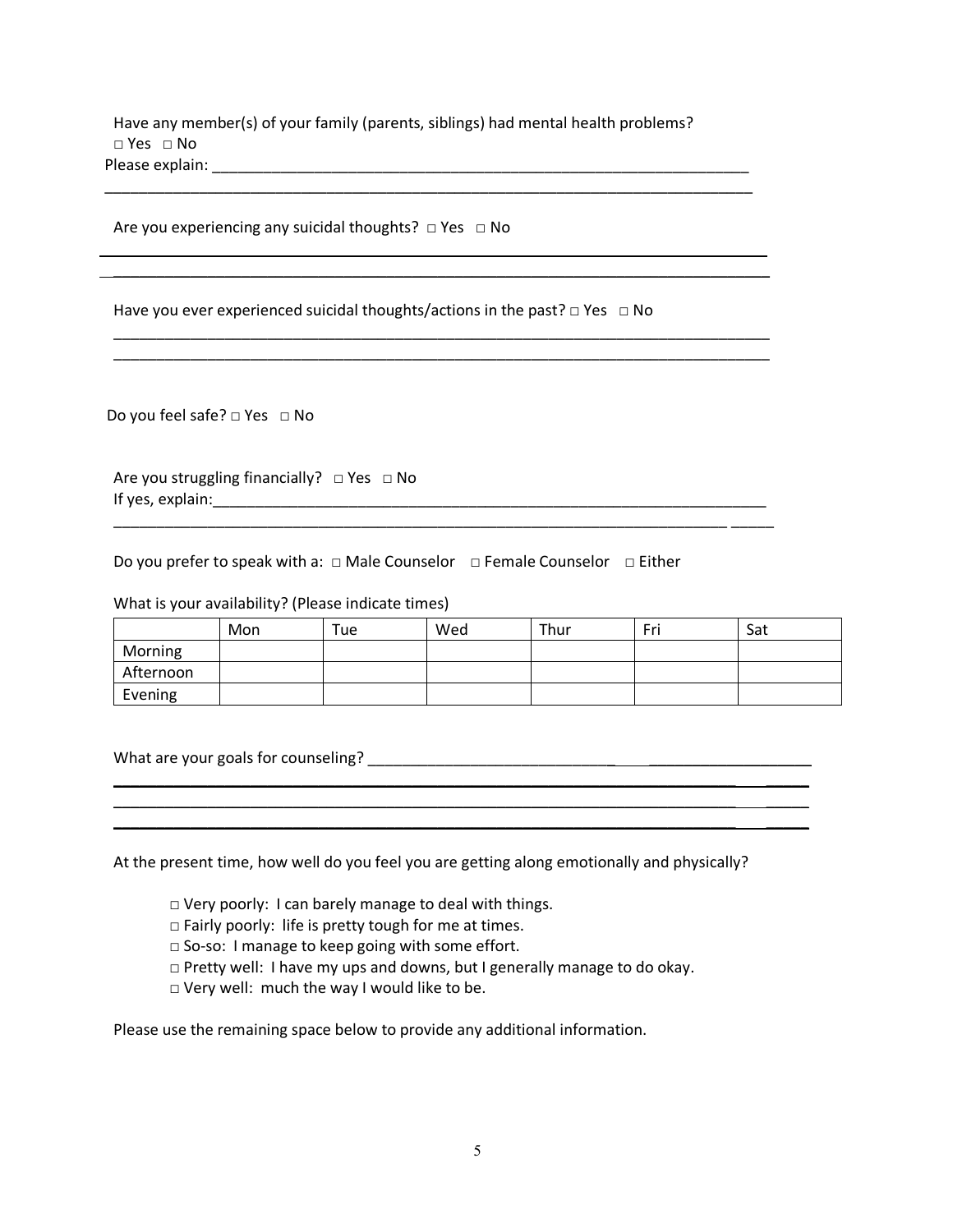# **INFORMED CONSENT/COUNSELING SERVICES AGREEMENT**

# CONFIDENTIALITY POLICY

All counseling communications, records, and contacts between you and your counselor will be held in confidence, and will be discussed only with the Director of Counseling Services and supervising team for case management purposes. Counseling sessions may be periodically viewed or recorded by Oasis team members and supervisors for counselor-training purposes. Violations to CU's Community Life Standards **will not** be reported to Student Life or others. Exceptions to this confidentiality policy may occur only under the following conditions:

1. You sign a written release for your counselor to release information to another person or agency.

2. You express serious intent to harm yourself or someone else.

3. Reasonable indication arises during counseling of abuse of a minor child, elderly person or dependent adult.

4. A court order is received mandating disclosure of information.

Other than these possibilities your treatment, history and personal information will not be disclosed without your full knowledge and a signed release of information.

# **I have read and understand this paragraph\_\_\_\_\_\_\_\_\_(initial)**

# AUDIO/VISUAL CONSENT

I, \_\_\_\_\_\_\_\_\_\_\_\_\_\_\_\_\_\_\_\_\_\_\_, understand that my counselor is involved in internship training and/or a staff counselor at Oasis Counseling Center. I understand that Oasis is a training facility where my sessions have the possibility of being recorded for quality assurance and training purposes. As a training facility it will be expected that sessions be recorded. I understand that quality counseling is achieved through quality supervision.

I understand that all information shared will be held in strict confidence and restricted to supervision. **If used in any other setting a separate consent agreement will be signed.** I understand that all audiotapes and videotapes will be destroyed in a timely fashion.

# **I have read and understand this paragraph\_\_\_\_\_\_\_\_\_(initial)**

# SUPERVISION AGREEMENT

Oasis Counseling Center is a training facility that employs interns and part time staff counselors. My counselor (both interns and staff counselors) have made me aware that they are meeting for supervision with a licensed supervisor to ensure best care practices. I have been advised that my counseling may be reviewed in these sessions; however, both counselor and supervisors are held to the same practice and adherence of professional and ethical guidelines and will always keep my information confidential.

#### **I have read and understand this paragraph\_\_\_\_\_\_\_\_\_(initial)**

# COUNSELING SESSIONS

A counseling session is generally 45-50 minutes and typically scheduled on a weekly basis. If you are unable to keep your appointment, please email or call to cancel or reschedule at least 24 hours prior to the appointment. If you routinely miss appointments or do not give notice you will risk losing your time slot with your counselor.

The duration of counseling varies. Some individuals require a shorter time to meet their goals while others require counseling over an extended period of time. Counseling requires effort on your part and the commitment to change inside and outside of sessions. This includes efforts to change thoughts,